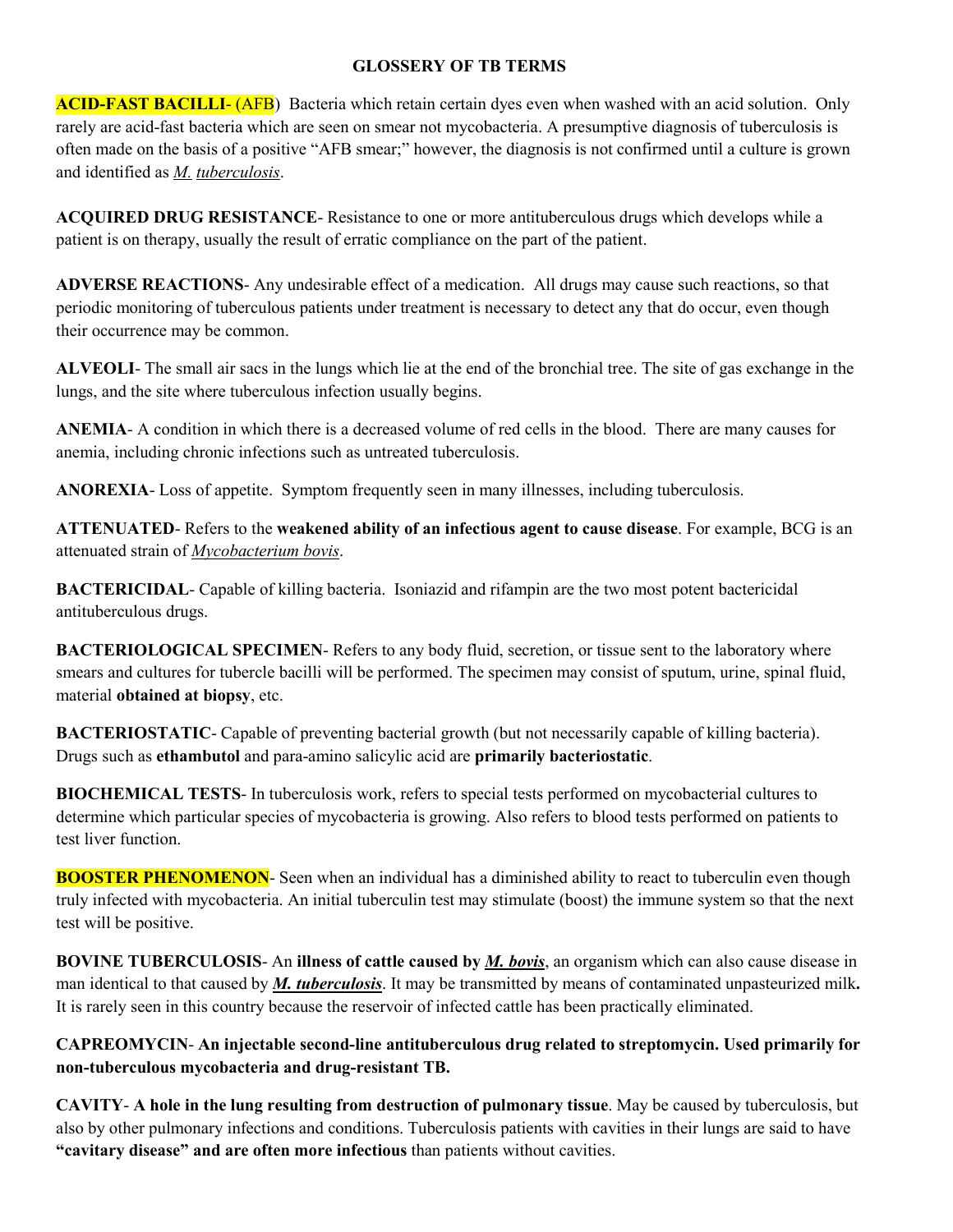## **CHEMOTHERAPY- Treatment of infection or disease by means of oral or injectable drugs.**

**CHEST RADIOGRAPH: APICAL LORDOTIC VIEW**- A special radiograph taken in order to better visualize the apices (upper portions) of the lungs which are often affected by tuberculosis but which may be obscured by the clavicles (collar bones) in a standard view.

**CHEST RADIOGRAPH: POSTERIOR ANTERIOR (PA) FILM- The most common radiograph view taken with the patient standing facing the film** and with the X-ray source coming from the back.

**COLONY**- Laboratory term used to quantify numbers of tubercle bacilli in a cultured specimen. **Each microscopic bacterium, when grown in the laboratory, gives rise to one visible colony.** 

**CONTACT**- An individual who has shared the **same air space as a case of tuberculosis for a sufficient amount of time so that there is a probability that transmission of tuberculosis has occurred.** 

**CONTAMINATION**- In tuberculosis, objects contaminated with tubercle bacilli ( see "Fomites") are very rarely associated with transmission. Air contaminated with infectious **droplet nuclei is almost always the vehicle implicated in the spread of infection**. May also refer to sputum specimens from which no mycobacteria can be cultured because of overgrowth (contamination) by other more rapidly growing bacteria.

**CONVERTER**- A person, who, within a 2-year period, has an IGRA that converts from negative to positive or (1) had an initial tuberculin test without a positive reaction, (2) has had a second test with a positive reaction, and (3) has had a difference of 10 or more millimeters (of induration) between the two test results. Such "conversion" may represent new infection which is associated with a high risk of developing disease, or in an older, low-risk population.

**CULTURE-** The process of growing bacteria in the laboratory so that organisms can be identified.

**CYCLOSERINE**- A second line **oral** antituberculous drug, used primarily for treating drug- resistant tuberculosis and disease **caused by non-tuberculous mycobacteria.** 

**DROPLET NUCLEI-** The microscopic airborne particles of aerosolized sputum which can carry tubercle bacilli to the alveoli of susceptible individuals.

**DRUG SUSCEPTIBILITY TESTS**- Laboratory tests which determine if the tubercle bacilli cultured from patient can or cannot be killed or inhibited by various anti- tuberculous drugs.

**ERYTHEMA**- **In skin testing, refers to the area of redness** around the injection site. It **is not measured** when the tuberculin test is read.

## **ETHIONAMIDE**- **A second line oral antituberculous drug**.

**EXTRAPULMONARY TUBERCULOSIS**- Refers to tuberculosis outside the lungs. In the United States, **about 15 percent** of reported cases involve extrapulmonary sites, such as the kidney, pleura, lymph nodes, etc.

**FOMITES**- Linens, book, dishes, or other objects used or touched by a patient. They are **not** involved in the transmission of tuberculosis.

**HEMOPTYSIS**- Coughing of blood. Sometimes seen in tuberculosis as well as in other pulmonary conditions.

**HEPA Filter** High Efficiency Particulate Arrestance - To qualify as HEPA by US government standards, an air filter must remove (from the air that passes through) 99.97% of particles that have a size of 0.3  $\mu$ m.<sup>[1]</sup>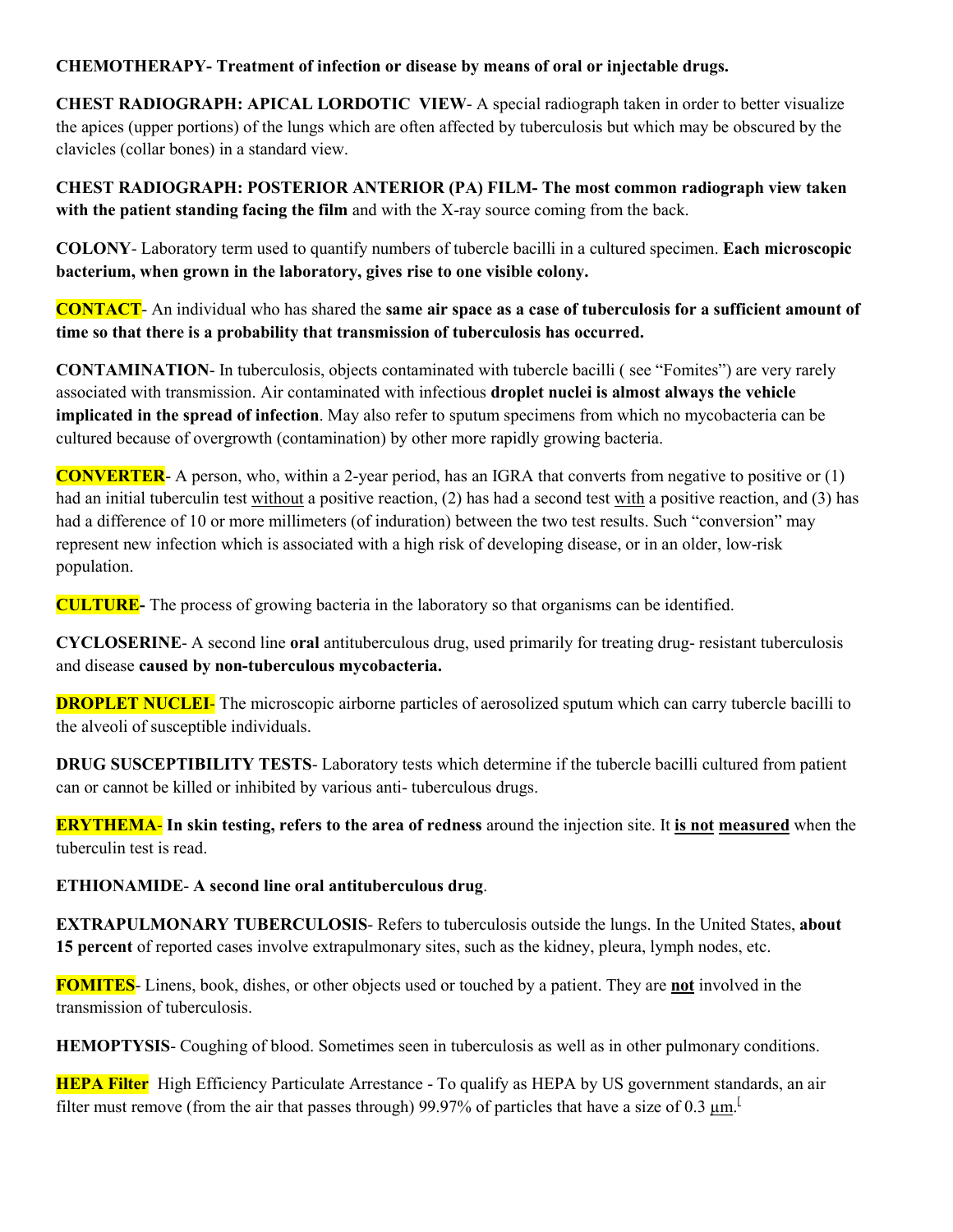**HUMAN IMMUNODEFICIENCY VIRUS** or HIV INFECTION- Infection with the retrovirus that causes the acquired immunodeficiency syndrome (AIDS). One of the clinical conditions which increases the risk of progressing from tuberculous **infection to disease**.

**IMMUNOCOMPENT** – having a functioning immune system

**IMMUNOCOMPROMISED**- having an immune system that has been impaired by disease or treatment

**IMMUNOSUPPRESSED**- the active medical suppression of the immune response.

**INDUCED SPUTUM**- Sputum obtained from a patient unable to cough up a spontaneous specimen. The patient inhales a mist of saline, which stimulates a cough from deep within the lungs.

**INDURATION**- The **area of raised palpable** swelling between the site of injection of tuberculin. The diameter of the indurated area is measured 48-72 hours after the injection and is recorded as the result of the tuberculin test.

**INFECTION**- Condition in which virulent organisms, such as *M. tuberculosis*, are able to multiply within the body and cause a response from the host's immune defense.

**IGRA**- Interferon-Gamma Release Assays (IGRAs) ' are blood tests that can aid in diagnosing *M.. tuberculosis* infection. They do not help differentiate tuberculosis infection (TBI) from tuberculosis disease. Two IGRAs that have been approved by the U.S Food and Drug Administration (FDA) are commercially available in the US: QuantiFERON®-TB Gold In-Tube test ( QFT-GIT); and T-SPOT®. TB test (T-Spot)

**INTERMITTENT THERAPY**- Therapy given on a twice-weekly or three times weekly basis, usually directly supervised by a health worker. Useful for treating patients who are unable or unwilling to take their own medications regularly. Must be preceded by an **initial period of daily therapy**.

**INTRADERMAL**- Within the layers of the skin.

**ISONIAZID**- An **oral bactericidal drug** used both for treatment of tuberculous infection and in combination with one or more other drugs in the **treatment of tuberculosis disease**.

**KANAMYCIN**- Injectable second- line antituberculous drug related to streptomycin. **It is used primarily** for treatment of streptomycin-resistant **tuberculosis**.

**KOCH**- German scientist who discovered the tubercle bacillus **in 1882 and who later** discovered tuberculin.

**MALAISE**- A vague, non-localized feeling of **uneasiness, debility, and/or discomfort associated with illness.** 

**MANTOUX TEST-** Tuberculin test given by injecting a measured amount of liquid solution of tuberculin into the superficial layers of the skin with a needle and syringe. The most reliable and best standardized technique for tuberculin testing.

**MILIARY-** Those cases of tuberculosis where large numbers of tubercle bacilli have been disseminated through the **bloodstream to many parts of the body. Refers also to the appearance of the chest film in disseminated tuberculosis** (looks like scattered millet seeds).

**MILLIMETER**- Metric unit of length used to measure induration in tuberculin testing.

**MORBIDITY**- **The condition of being diseased or sick.** 

**MYCOBACTERIUM TB-** The bacterium which causes tuberculosis (often abbreviated as *M. tuberculosis*).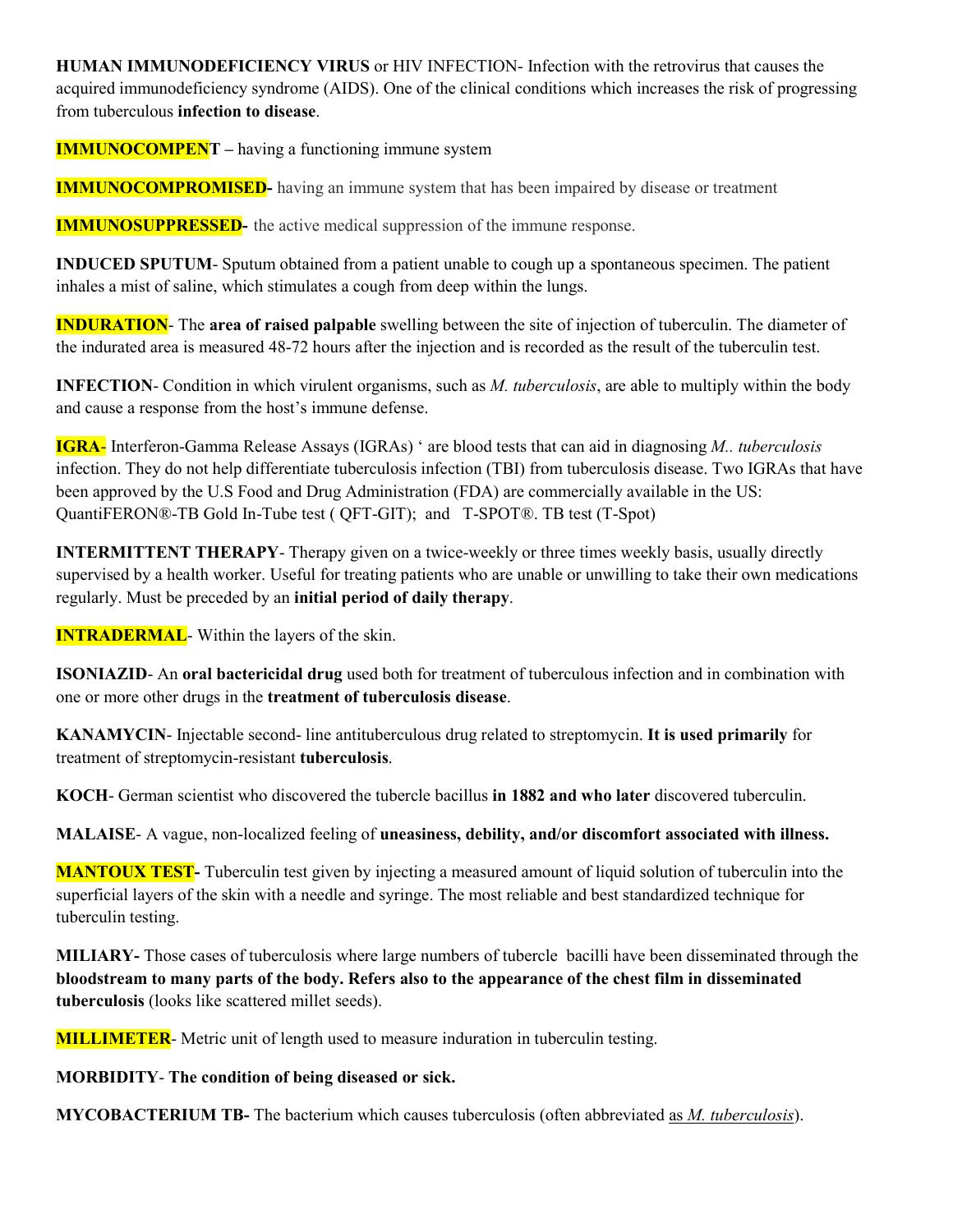**N-95 MASK -** The '**N95**' designation **means** that when subjected to careful testing, the respirator blocks at least 95% of very small (0.3 micron) test particles.

**NIACIN TEST**- An important biochemical test performed by the laboratory on a culture of mycobacteria. A **"positive" niacin test almost always indentifies** *M. tuberculosis*.

**NONTUBERCULOUS MYCOBACTERIA**- Bacteria related to Mycobacterium tuberculosis but of a different species. Sometimes called "**atypical" mycobacteria**, or "**mycobacteria** other than tuberculosis"

**PATHOGENESIS-** The natural evolution of a disease process in the body without **intervention** ( i.e., without treatment).

**PHOTOCHROMOGENS**- Nontuberculous mycobacteria which form pigmented colonies in the laboratory when expected to light (e.g., *M. kansasii*).

**POSITIVE REACTION-** Reaction to the tuberculin test which suggests the individual tested is infected with tubercle bacilli. A tuberculin reaction of **5mm or more induration is considered positive for those persons who are immunosuppressed, are close contacts to an infectious tuberculosis case, and for those with an abnormal chest radiograph indicative of tuberculosis. A reaction of 10 mm or more of induration is considered positive for all others with risk factors for tuberculosis (such as diabetes or other medical risk factors for tuberculosis).**  The term "significant" is also used to describe such reaction.

**MYCOBACTERIUM AVIUM- COMPLEX**- MAC or MAI is an atypical mycobacterial infection, i.e. one with nontuberculous mycobacteria or NTM, caused by *Mycobacterium avium* complex ("MAC"), which is made of three mycobacteria species*, M. avium, M. intracellsulare, and M. chimaera*. This infection causes respiratory illness in birds, pigs, and humans, especially in immunocompromised people, In the later stages of AIDS it cab be very severe. It usually first presents as a persistent cough. It is typically treated with a series of three antibiotics for a period of at least six months.

**MYCOBACTERIUM TUBERCULOSIS COMPLEX**- The Mycobacterium tuberculosis complex (MTC OR MTBC) is a genetically related group of Mycobacterium species that can cause tuberculosis in humans or other living things

It includes, but are not limited to:

- *Mycobacterium tuberculosis*
- *Mycobacterium africanum*
- *Mycobacterium bovis and the Bacillus Calmette- Guérin strain*
- *Mycobacterium microti*
- *Mycobacterium canetti*
- *Mycobacterium caprae*
- *Mycobacterium pinnipedii*
- *Mycobacterium suricattae*
- *Mycobacterium mungi*

**PRIMARY DRUG RESISTANCE**- Resistance of bacteria to drugs which exists prior to the beginning of treatment.

**PRIMARY DRUGS-** Term sometimes used to refer to the most commonly used antituberculous drugs; isoniazid, rifampin, pyrazinamide, ethambutol, and streptomycin.

**PULMONARY**- Referring to the lungs. Most tuberculosis cases in the United States (85 percent) are pulmonary.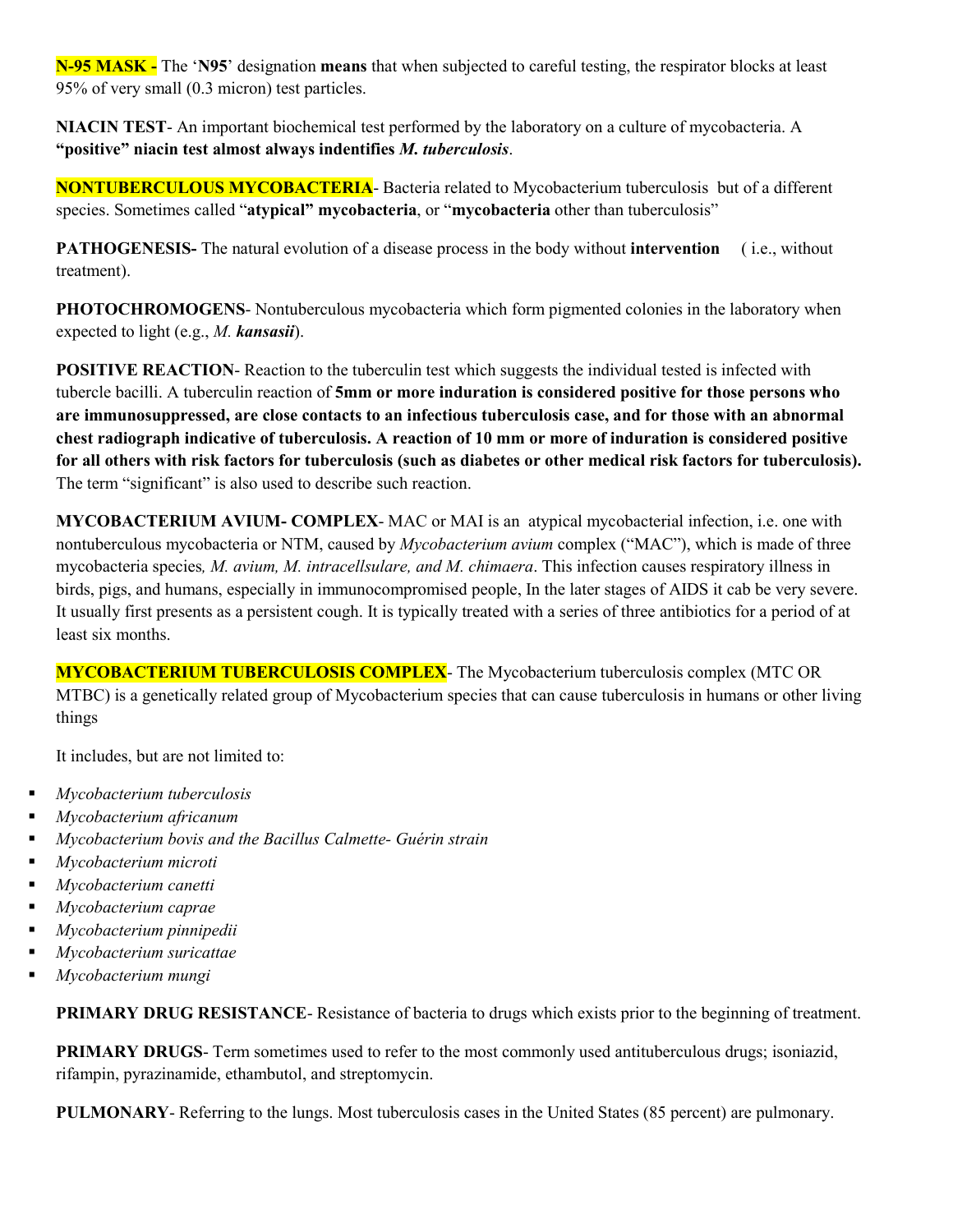**PURIFIED PROTEIN DERIVATIVE** (PPD)- Type of purified tuberculin preparation derived from old tuberculin (OT) and developed in the 1930's. The standard Mantoux test uses 5 TU (tuberculin units) of PPD.

**PYRAZINAMIDE- An oral antituberculous drug. It is becoming more important as a primary drug in shortcourse treatment regimens.** 

**RADIOGRAPH-** An x-ray film.

**RADIOMETRIC METHODS**- A rapid method for culturing tuberculosis allowing identification of *M. tuberculosis* in 5-10 days.

**REGIMEN**- Any particular treatment plan for tuberculosis specifying which drugs are used, in what doses, according to what schedule, and for how long.

**RESISTANCE**- Refers to the ability of some strains of bacteria (including *M. tuberculosis*) to grow and multiply even in the presence of certain drugs which normally kill them. (Suck strains are referred to as "drug resistant strains.")

**RIFAMPIN**- An **oral bactericidal antituberculosis** drug which when used along with isoniazid provides the basis for **short-course therapy**.

**ROENTGEN**- German scientist who discovered X-rays in 1895. Also a measure of radiation.

**SARCOIDOSIS-** A chronic disease whose cause is not known and which may affect the lungs as well as other parts of the body. The appearance of radiographs in sarcoidosis may occasionally mimic that seen in tuberculosis.

**SCOTOCHROMOGENS**- Nontuberculous mycobacteria which form pigmented colonies even when grown in the dark (e.g*., M. scrofulacem*).

**SECONDARY DRUGS**- Refers to the antituberculous drugs used in difficult cases (such as for retreatment or when there is resistance to primary drugs). Examples are **Cycloserine, Ethionamide, Capreomycin**.

**SHORT-COURSE CHEMOTHERAPY**- Therapy based on the combination of the two most potent **antituberculosis drugs, isoniazid and rifampin, which allows therapy for many (but not all) patients to be completed in 6 to 9 months.** 

**SMEAR (AFB SMEAR)-** A laboratory technique for visualizing mycobacteria under the microscope. Smear results are usually available within a few days, and they correlate strongly with infectiousness, especially in untreated patients. However, a "positive" result is not definitive for tuberculosis.

**SOURCE CASE**- An infectious individual who has transmitted tubercle bacilli to another person or persons.

**SPUTUM**- Material coughed up from deep within the lungs. If a patient has a pulmonary infection, an examination of the sputum (by smear and by culture) can indicate what organism is responsible for the infection. Should not be confused with saliva or with nasal secretions.

**STREPTOMYCIN-** The most commonly used injectable antituberculous drug.

**SURGICAL MASK**- Surgical masks provide barrier protection against droplets including large respiratory particles. Most surgical masks do not effectively filter small particles from the air and do not prevent leakage around the edge of the mask when the user inhales

**SUSCEPTIBLE**- Refers to bacteria which can be killed or inhibited by the drugs used against them. Also refers to uninfected persons who are susceptible to infection, or to infected persons who are susceptible to developing disease.